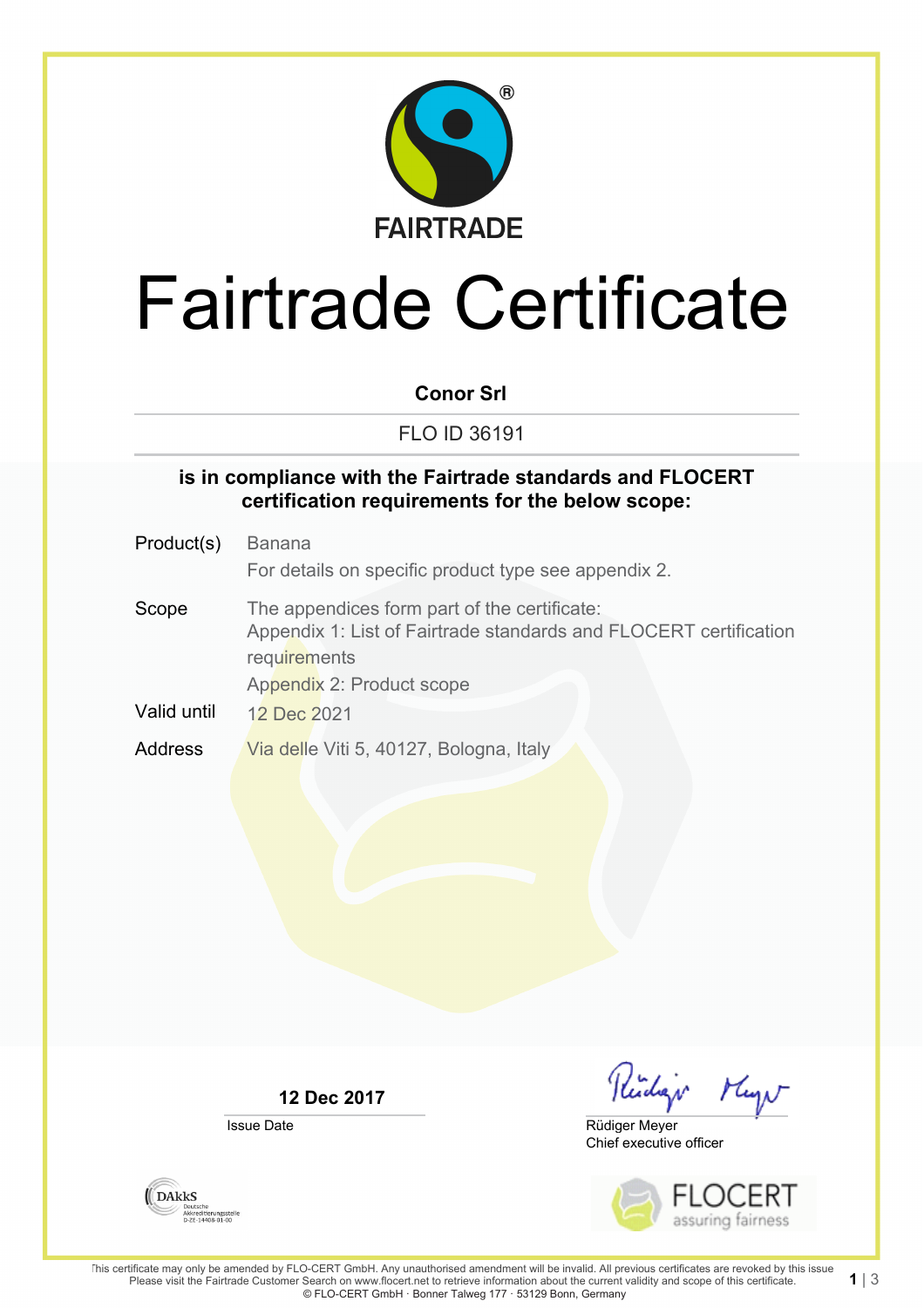

# Fairtrade Certificate

#### **Conor Srl**

FLO ID 36191

### **Appendix 1:**

**List of Fairtrade standards and FLOCERT certification requirements**

### **The organization Conor Srl with FLO ID 36191 ... is in compliance with the following Fairtrade standards**

#### Trader SCORE

• Fairtrade Trade Standard

• Fairtrade Standard for Fresh Fruit for Hired Labour or for Small Producer Organizations

#### **... is in compliance with the following FLOCERT certification requirements**

### Trader SCORE

• FLOCERT Public Compliance Criteria List - Trade Certification